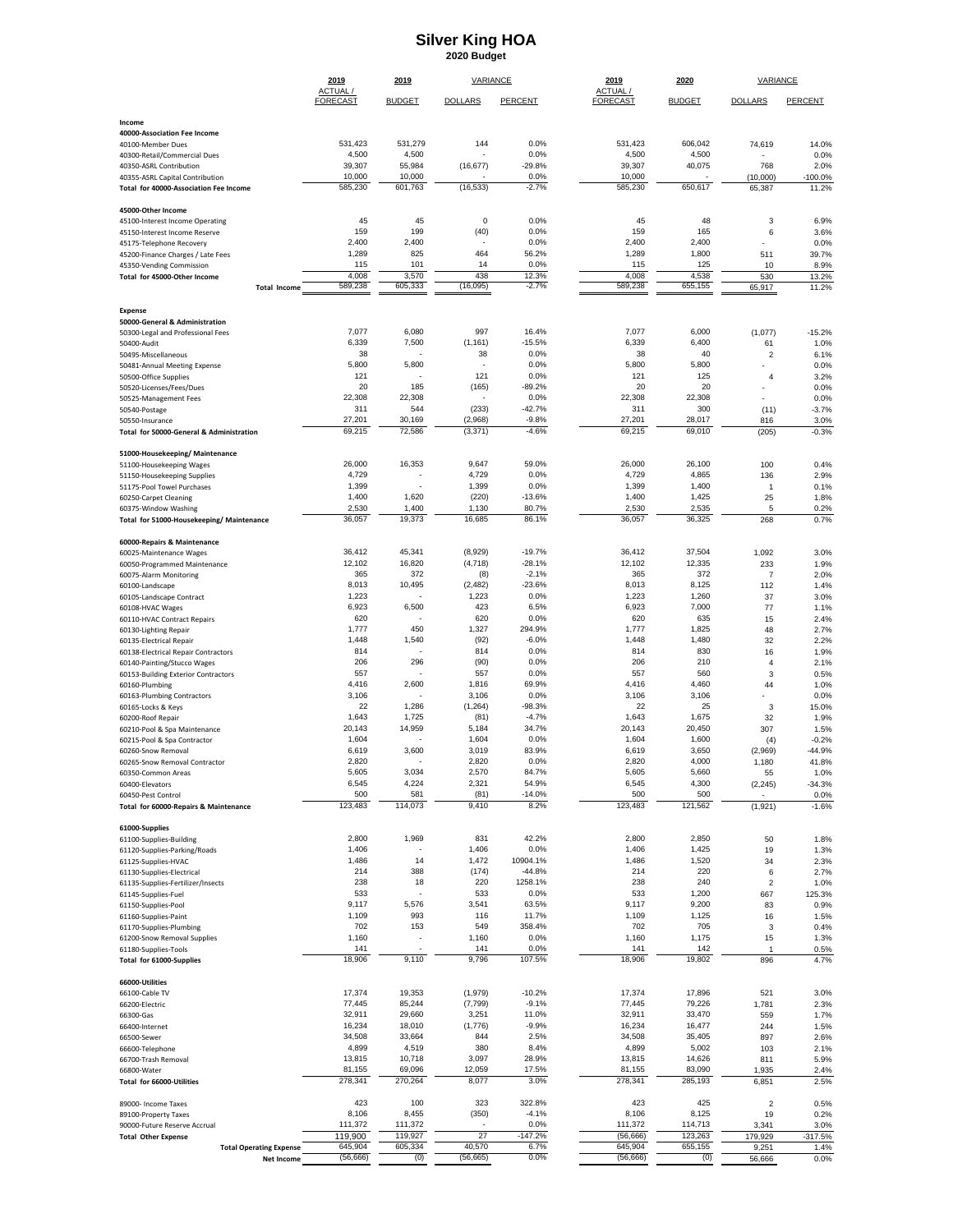## **Silver King HOA 2020 Capital Budget**

|                             |                                                 | <b>Estimated</b> |                |                |                                 |        |        |        |        |       |        |        |        |
|-----------------------------|-------------------------------------------------|------------------|----------------|----------------|---------------------------------|--------|--------|--------|--------|-------|--------|--------|--------|
|                             |                                                 | Replacement      | <b>Useful</b>  | Remaining      | <b>Projected Capital Budget</b> |        |        |        |        |       |        |        |        |
| $\underline{\mathsf{ID}\#}$ | <b>Component Name</b>                           | Cost             | <b>Life</b>    | Useful Life    | 2019                            | 2020   | 2021   | 2022   | 2023   | 2024  | 2025   | 2026   | 2027   |
| 120                         | Rain Gutters/Downspouts - Repair                | \$2,000          | $\overline{2}$ | 0              | 1,688                           |        | 2,122  |        | 2,251  |       | 2,388  |        | 2,534  |
| 121                         | Heat Trace - Repair/Replace                     | \$11,000         | $\overline{2}$ | 0              | 1,048                           |        | 11,670 |        | 12,381 |       | 13,135 |        | 13,934 |
| 190                         | Calrods - Replace                               | \$2,500          | 10             | 3              |                                 |        |        | 2,732  |        |       |        |        |        |
| 207                         | Metal Fencing & Railing - Repaint               | \$5,200          | 6              | 0              |                                 |        |        |        |        |       | 6,209  |        |        |
| 215                         | Siding - Repair/Repaint                         | \$19,000         | 8              | 0              |                                 | 19,000 |        |        |        |       |        |        | 24,069 |
| 216                         | Interior Surfaces - Hallways - Repaint          | \$16,000         | 10             | $\overline{7}$ |                                 |        |        |        |        |       |        | 19,678 |        |
| 216                         | Interior Surfaces - Meeting Rooms - Repaint     | \$6,000          | 10             | 5              |                                 |        |        |        |        | 6,956 |        |        |        |
| 290                         | Metal Roof - Repaint                            | \$3,000          | 10             | 3              |                                 |        |        | 3,278  |        |       |        |        |        |
| 401                         | Asphalt - Major Rehab                           | \$29,750         | 25             | 3              |                                 |        |        | 18,000 |        |       |        |        |        |
| 402                         | Asphalt - Seal Coat                             | \$5,000          | 3              | $\overline{2}$ |                                 |        | 5,305  |        |        | 5,796 |        |        | 6,334  |
| 403                         | Asphalt - Crack Fill                            | \$3,750          | 1              | 0              | 7,248                           | 9,400  |        |        |        |       |        |        |        |
| 404                         | Concrete Pavers - Repair/Replace                | \$3,000          | 10             | 3              |                                 |        |        | 3,278  |        |       |        |        |        |
| 702                         | Boiler - Replace                                | \$42,500         | 25             | 4              |                                 |        |        |        | 47,834 |       |        |        |        |
| 703                         | Commercial Water Heaters - Replace              | \$16,000         | 15             | 0              | 10,081                          |        |        |        |        |       |        |        |        |
| 704                         | Hot Water Storage Tank - Large - Inspect/repair | \$2,000          | 1              | 0              |                                 | 2,060  | 2,122  | 2,185  | 2,251  | 2,319 | 2,388  | 2,460  | 2,534  |
| 704                         | Hot Water Storage Tank - Large - Reline         | \$11,000         | 20             | $\mathbf{1}$   |                                 | 11,330 |        |        |        |       |        |        |        |
| 705                         | Ductless HVAC System - Replace                  | \$5,000          | 20             | 1              |                                 | 5,150  |        |        |        |       |        |        |        |
| 707                         | Elevator - Modernize                            | \$30,000         | 5              | 1              |                                 | 4,500  | 4,500  |        |        |       | 30,000 |        |        |
| 710                         | <b>Emergency Generator - Replace</b>            | \$17,500         | 25             | $\mathbf{1}$   | 3,245                           |        |        |        |        |       |        |        |        |
| 711                         | Chiller - Replace                               | \$90,000         | 30             | 3              |                                 |        |        | 98,345 |        |       |        |        |        |
| 712                         | Cooling Tower - Replace                         | \$60,000         | 30             | 4              |                                 |        |        |        | 67,531 |       |        |        |        |
| 713                         | Pool Door Winch - Repair/Replace                | \$2,000          | 20             | 0              |                                 | 2,000  |        |        |        |       |        |        |        |
| 716                         | Variable Frequency Drive - Replace              | \$3,000          | 15             | 3              |                                 |        |        | 3,278  |        |       |        |        |        |
| 805                         | Common Area Signs - Replace                     | \$2,000          | 10             | $\mathbf{1}$   |                                 | 2,060  |        |        |        |       |        |        |        |
| 901                         | Fire Protection System - Renovate               | \$55,000         | 20             | 0              | 2,150                           | 95,000 |        |        |        |       |        |        |        |
| 902                         | Fire Protection Water Plumbing                  | \$6,000          | 12             | 1              | 4,413                           |        |        |        |        |       |        |        |        |
| 1104                        | Pool Heater - 2003 - Replace                    | \$5,500          | 12             | 0              | 5,048                           | 5,500  |        |        |        |       |        |        |        |
| 1104                        | Pool Heater - 2009 - Replace                    | \$5,500          | 12             | $\overline{2}$ |                                 |        | 5,835  |        |        |       |        |        |        |